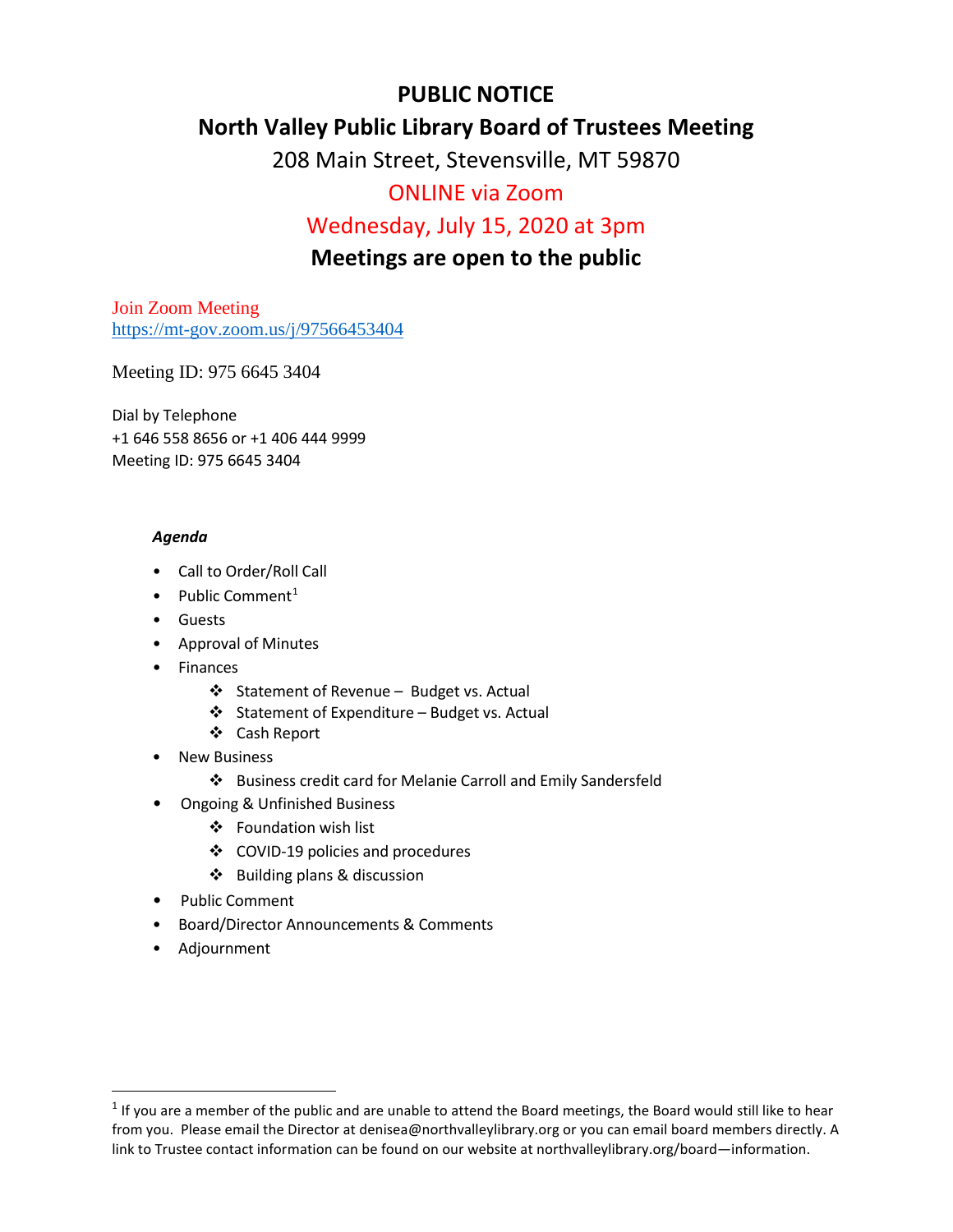## **North Valley Public Library**

Minutes Board of Trustees Meeting Wednesday, July 15, 2020 at 3 p.m.

#### **CALL TO ORDER/ROLL CALL**

The meeting was called to order at 3:11 pm

#### **BOARD MEMBERS PRESENT**

Victoria Howell, Chair Caitlin Dunn, Vice Chair Leon Theroux Kim Tiplady Dianne Snedigar

#### **BOARD MEMBERS ABSENT** None

**STAFF PRESENT** Denise Ard, Director

**HOST** Tracy Cook, State Library

**PUBLIC COMMENT** Adam Baker said he would like the board to survey patrons on whether they like the mask requirement. TC wrote he was just observing. TC said his previous career was as a healthcare professional and recommends the library staff have two masks, and switch them during the day, disinfecting one in a bag of salt.

**GUESTS** No guests

**APPROVAL OF MINUTES** Leon made a motion to approve the June minutes and Kim seconded. The motion passed unanimously.

### **FINANCES**

Denise said the library is still waiting for some outstanding invoices before closing the fiscal year so June financials are incomplete.

Caitlin made a motion to approve the June financials submitted and Dianne seconded.

Public comment - TC asked for clarification of the year ending date and was told it was June 30.

The motion passed unanimously.

Victoria said I'll try to make sure to ask for public comment before asking for the vote.

### **NEW BUSINESS**

### **Credit Cards for Melanie Carroll and Emily Sandersfeld.**

Dianne made a motion to approve business credit cards for Melanie Carroll and Emily Sandersfeld with a \$2500 limit. Kim seconded the motion. The motion passed unanimously.

### **ONGOING & UNFINISHED BUISNESS**

**Foundation Wish List**. Dianne made a motion to approve the Foundation's Wish List for grants. Kim seconded. Victoria asked for public comment on the motion and Adam Baker said he likes the idea of the disc cleaner, especially if patrons could bring in discs to be cleaned. The motion passed unanimously.